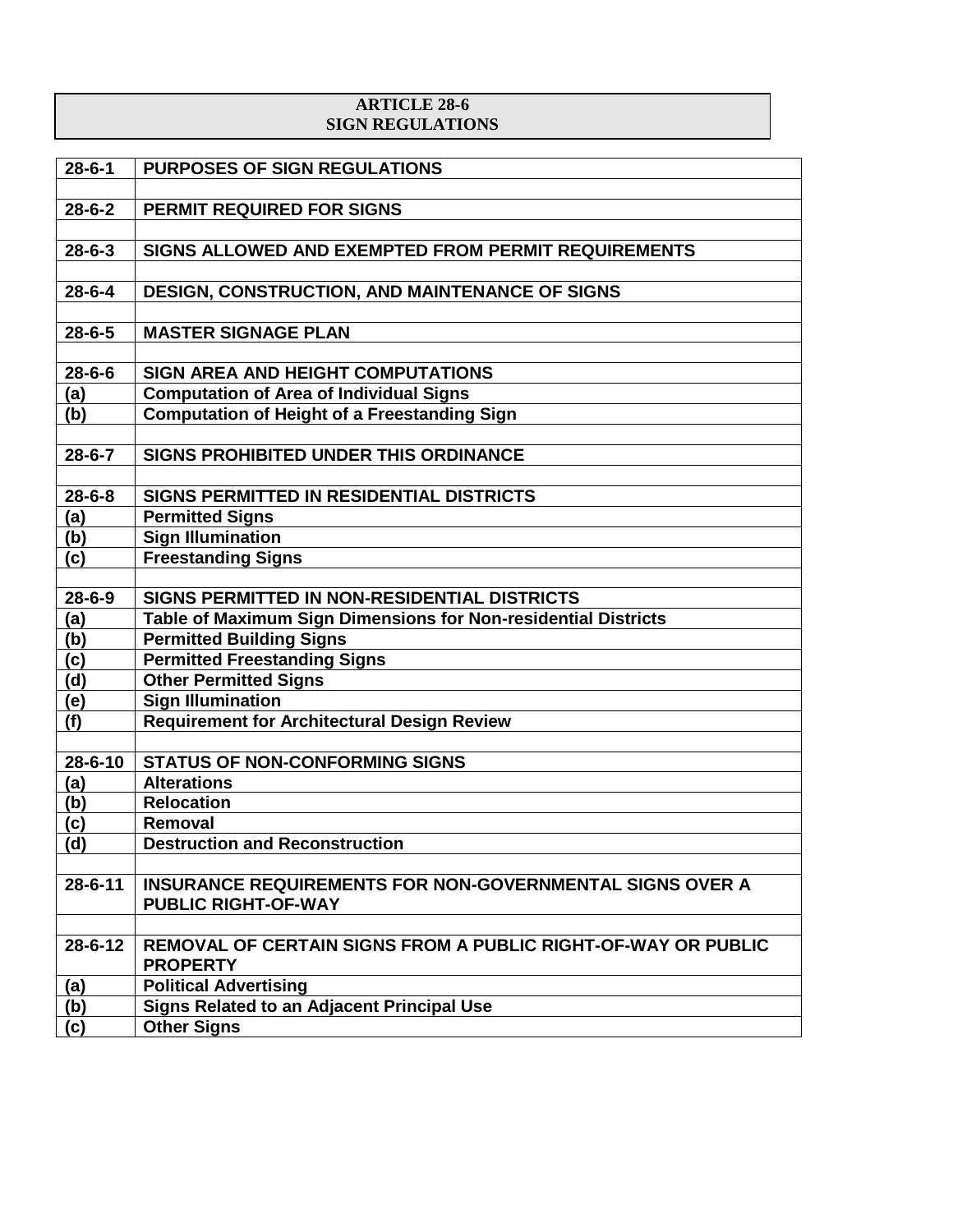### **Article 28-6. Sign Regulations**

# **28-6-1 Purposes of Sign Regulations.** The purposes of these sign regulations are to:

**(a)** Encourage the effective use of signs as a means of communication in the City of Concord;

**(b)** Maintain and enhance the appearance and aesthetic environment of the City, particularly in downtown Concord and Penacook, and along the highway corridors leading into the City;

- **(c)** Retain the City's ability to attract and encourage economic development and growth;
- **(d)** Improve pedestrian and traffic safety;
- **(e)** Minimize potential adverse effects of signs on nearby public and private property; and
- **(f)** Enable fair and consistent enforcement of these sign regulations.

**28-6-2 Permit Required for Signs.** Except as otherwise provided in this Article, no sign may be erected, placed, replaced, moved, enlarged, or substantially altered in the City of Concord without a permit in accordance with the provisions of this ordinance. No permit shall be issued until a Master Signage Plan is filed pursuant to Section 28-6-5, Master Signage Plan, with the City of Concord for the parcel on which a permit is being sought. A permit application and fee shall be submitted to the Code Administrator together with a set of plans at an appropriate scale, together with architectural elevations or photographs, showing the location, size, colors, copy, method of illumination, and materials proposed for said sign. The Code Administrator shall review the permit application, refer it for action to the appropriate Board or Committee if required by the provisions of this ordinance, or otherwise act to approve or deny it. If approval for development of the parcel on which a sign is to be located is required pursuant to the Site Plan Review Regulations in accordance with Section 28-9-4(b), Site Plan Review, of this ordinance, said site plan approval is inclusive of all signs proposed on the premises and must be received from the Planning Board prior to issuance of any permit for a sign on the premises. Other sign approvals are required pursuant to Section 28-6-9(f), Requirements for Architectural Design Review, and Section 28-3-4, Historic (HI) District, of this ordinance. In addition to the requirements of this ordinance, the terms and conditions of the issuance and expiration of sign permits are those imposed by the Building Code, and the Electrical Code.

**28-6-3 Signs Allowed and Exempted from Permit Requirements.** The following signs are exempt from the permit requirements of Section 28-6-2 of this Article, but are subject to the standards contained herein. Any failure to comply with these standards and any other provisions of this Article shall be considered a violation of this ordinance:

**(a)** Signs not exceeding two (2) square feet in area that are customarily associated with a principal residential use and that are not of a commercial nature, including nameplate signs indicating property identification names or the numbers or names of occupants, and signs posted on private property relating to private parking or warning the public against trespassing or danger from animals;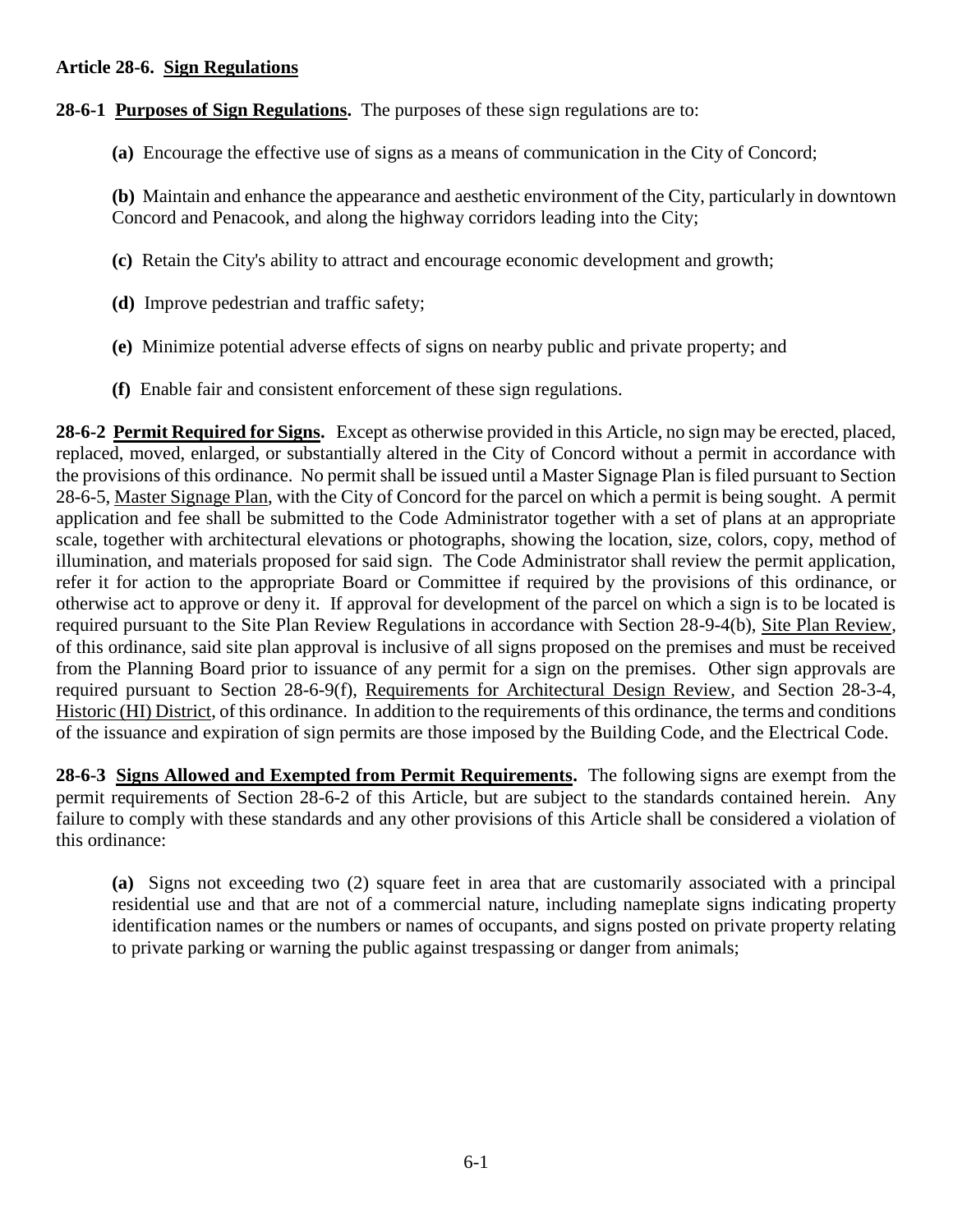**(b)** Signs erected by or on behalf of or pursuant to the authorization of a governmental body, including legal notices, identification and informational signs, and traffic, directional, or regulatory signs;

**(c)** Official signs of a non-commercial nature erected by public utilities;

**(d)** Flags of any governmental organization when not displayed in connection with a commercial promotion or as an advertising device;

**(e)** Incidental signs relative to parking spaces, loading spaces, stacking lanes, entry and exit drives, direction of traffic flow, and pedestrian ways on private property that do not exceed four (4) square feet each;

**(f)** One sign per lot containing the message that the real estate on which the sign is located (including buildings) is for sale, lease, or rent, together with information identifying the owner or agent. Such signs shall not be illuminated and shall not exceed four (4) square feet in area in residential districts or thirtytwo (32) square feet in area in non-residential districts, and shall be removed immediately after sale, lease, or rental;

**(g)** Construction site identification signs. Such signs shall not be illuminated, and may identify the project, the owner or developer, architect, engineer, contractor and subcontractors, funding sources, and may contain information related to sale or leasing of the premises. Such signs shall not exceed thirty-two (32) square feet in area, shall not be erected prior to the issuance of a building permit, and shall be removed upon discontinuance of construction or within thirty (30) days after the issuance of the Certificate of Occupancy, whichever occurs first;

**(h)** Signs attached temporarily to the interior of a building window or glass door. Such signs, individually or collectively, may not cover more than thirty (30) percent of the surface area of the transparent portion of the window or door to which they are attached. Such signs shall be removed within thirty (30) days after placement;

**(i)** Displays, including lighting, erected in connection with the observance of holidays. Such signs shall be removed within ten (10) days following the holidays;

**(j)** Signs erected in connection with elections or political campaigns pursuant to RSA 664:14-17-a, Political Advertising, subject to the following conditions:

**(1)** Such signs are permitted no sooner than forty-five (45) days prior to an election and must be removed within ten (10) days of the closing of the polls;

**(2)** Such signs shall not exceed twenty (20) square feet in area; and

**(3)** Such signs shall not be painted, or pasted on the exterior of a building, or placed or affixed in any manner on public property or within street rights-of-way.

**(k)** One (1) banner sign per property that does not exceed four (4) square feet in area;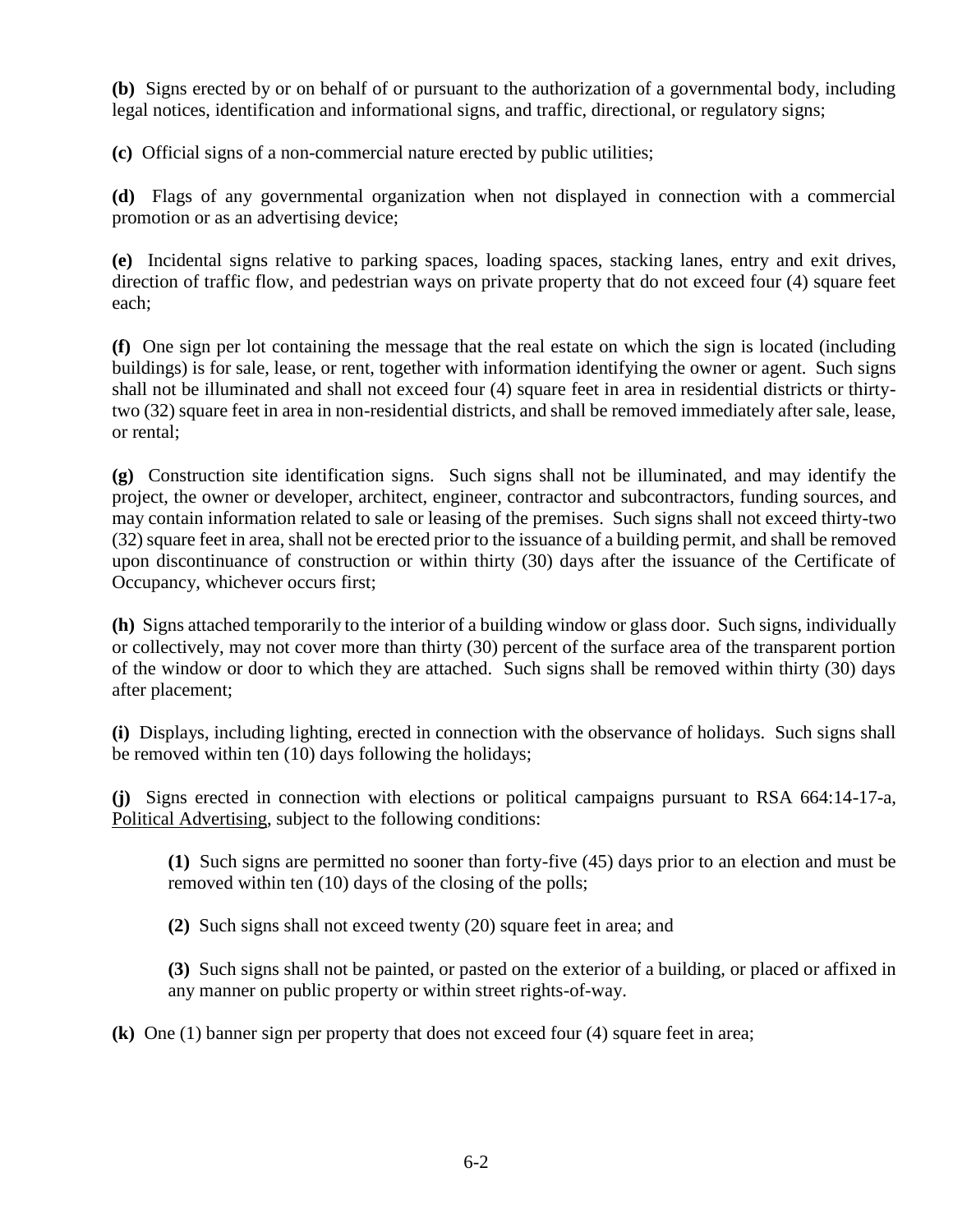**(l)** Building marker signs, and historic marker signs that do not exceed four (4) square feet in area;

**(m)** Signs that are recognized as contributing to the National Register status of a property; and

**(n)** Banners displaying an "Open" or "Sale" message, provided that only one (1) of said banners shall be permitted per principal use, that the size of said banner shall be no greater than three (3) feet by five (5) feet, that the banner shall be flown only during the hours when the principal use is open for business, and that the height of any pole or support for said banner shall not exceed fifteen (15) feet.

**28-6-4 Design, Construction, and Maintenance of Signs.** All signs shall be designed, constructed, and maintained in accordance with the requirements of this ordinance, the Building Code, and the Electrical Code. Except for portable signs, banner signs, and pennant signs, all signs shall be constructed of permanent materials and shall be permanently attached to the ground, a building, or other structure.

**28-6-5 Master Signage Plan.** A permit shall not be issued for an individual sign requiring a permit unless and until a Master Signage Plan for the lot on which the sign will be erected has been submitted. A sign permit shall not be issued if the Master Signage Plan reveals that the total existing sign area on a lot, or the total existing sign area for an individual principal use on a lot is in excess of the sign area standards contained in this ordinance. If the total existing sign area on a lot or for an individual principal use on a lot is reduced so as to comply with the sign area standards, then additional sign permits may be issued, provided that the lot or the individual principal use on a lot remains in compliance with the sign area standards at all times. Where a Master Signage Plan is included in the approval of a development pursuant to the Site Plan Review Regulations in accordance with Section 28-9-4(b), Site Plan Review, of this ordinance, any subsequent proposed change in the design of signs, or any subsequent proposed increase in the number or size of signs shall be subject to review and approval in the same manner as the original Master Signage Plan. A Master Signage Plan may be phased where the development for which the Plan is submitted is to be phased. Subsequent phases of a Master Signage Plan shall be subject to review and approval in the same manner as the original phase of the Master Signage Plan. The Master Signage Plan shall contain the following:

**(a)** An accurate plan of the lot, to scale, showing the location of buildings, parking lots, driveways, and landscaped areas;

**(b)** Photographs or architectural elevations of existing buildings, and elevations of any proposed buildings;

**(c)** An accurate indication on the plan, photographs, and architectural elevations of the location of all existing signs;

**(d)** A photograph and description of each existing sign including type, size, colors, copy, height above ground, materials, and method of illumination; and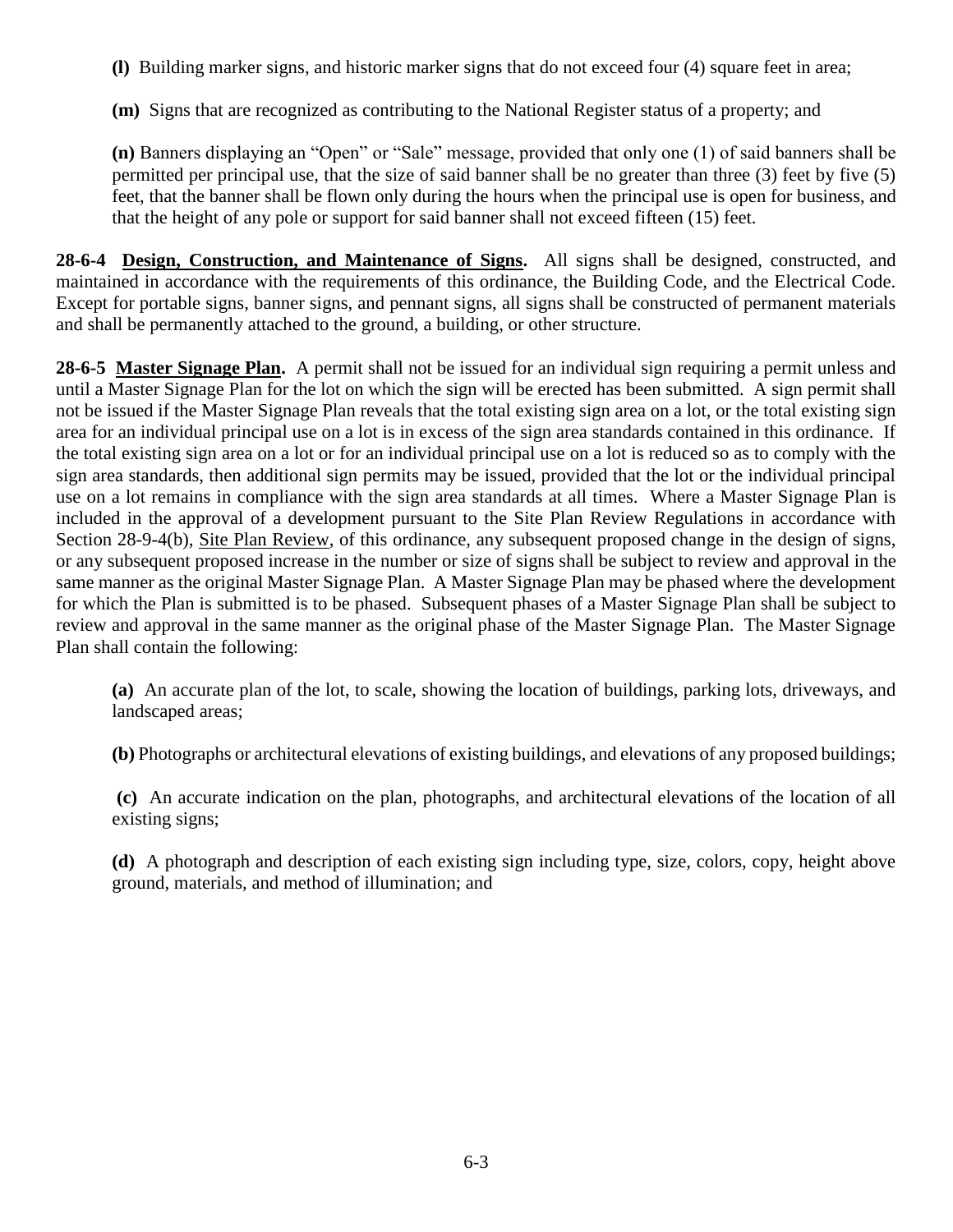**(e)** An accurate indication on the plan, photographs, and architectural elevations of the location of proposed or future signs for which applications for permits will be submitted, and a description and depiction of the type, size, colors, copy, height above ground, materials, and method of illumination.

## **28-6-6 Sign Area and Height Computations.**

**(a)** Computation of Area of Individual Signs. The area of a sign shall be the surface area of the sign, which shall be considered to include all lettering or elements of a sign, accompanying designs and symbols, together with the background, whether open or closed, on which they are displayed, but not including any supporting framework and bracing which are incidental to the display itself and which are not designed to attract attention. Where a sign consists of letters or symbols affixed to a surface or building, without any distinguishing border, panel or background, the area of the sign shall be considered to be the smallest rectangle or shape which encompasses all of the letters and symbols. The area of one side of a double faced sign shall be regarded as the total area of the sign provided that such sign faces are either parallel or at an angle of thirty (30) degrees or less to each other, and are part of the same sign structure, and not more than forty-two (42) inches apart at any point.

**(b)** Computation of Height of a Freestanding Sign. The height of a sign shall be computed as the distance from the base of the sign at normal grade to the top of the highest attached component of the sign. Normal grade shall be construed to be the lower of the following:

**(1)** the existing grades of the lot before construction, or

**(2)** the newly established grade of the lot after construction exclusive of any filling, berming, mounding, or excavating solely for the purpose of locating the sign.

**28-6-7 Signs Prohibited Under This Ordinance.** All signs not expressly permitted under Sections 28-6-8 and 28-6-9 of this ordinance, or signs not expressly exempt from permit requirements under Section 28-6-3 of this ordinance, are prohibited in the City of Concord. Such signs include but are not limited to the following:

**(a)** Programmed or environmentally activated signs which physically or visually move, rotate or create an illusion of movement, or which have parts or surfaces that physically or visually move, rotate or create the illusion of movement or which emit audible sound or noise. (Ord#2938 12.8.14)

**(b)** Beacons, or any light with one or more beams directed into the atmosphere or directed at one or more points not on the same lot as the light source;

**(c)** Pennants, inflated signs, and tethered balloons;

**(d)** Signs painted directly on the exterior surface of a building;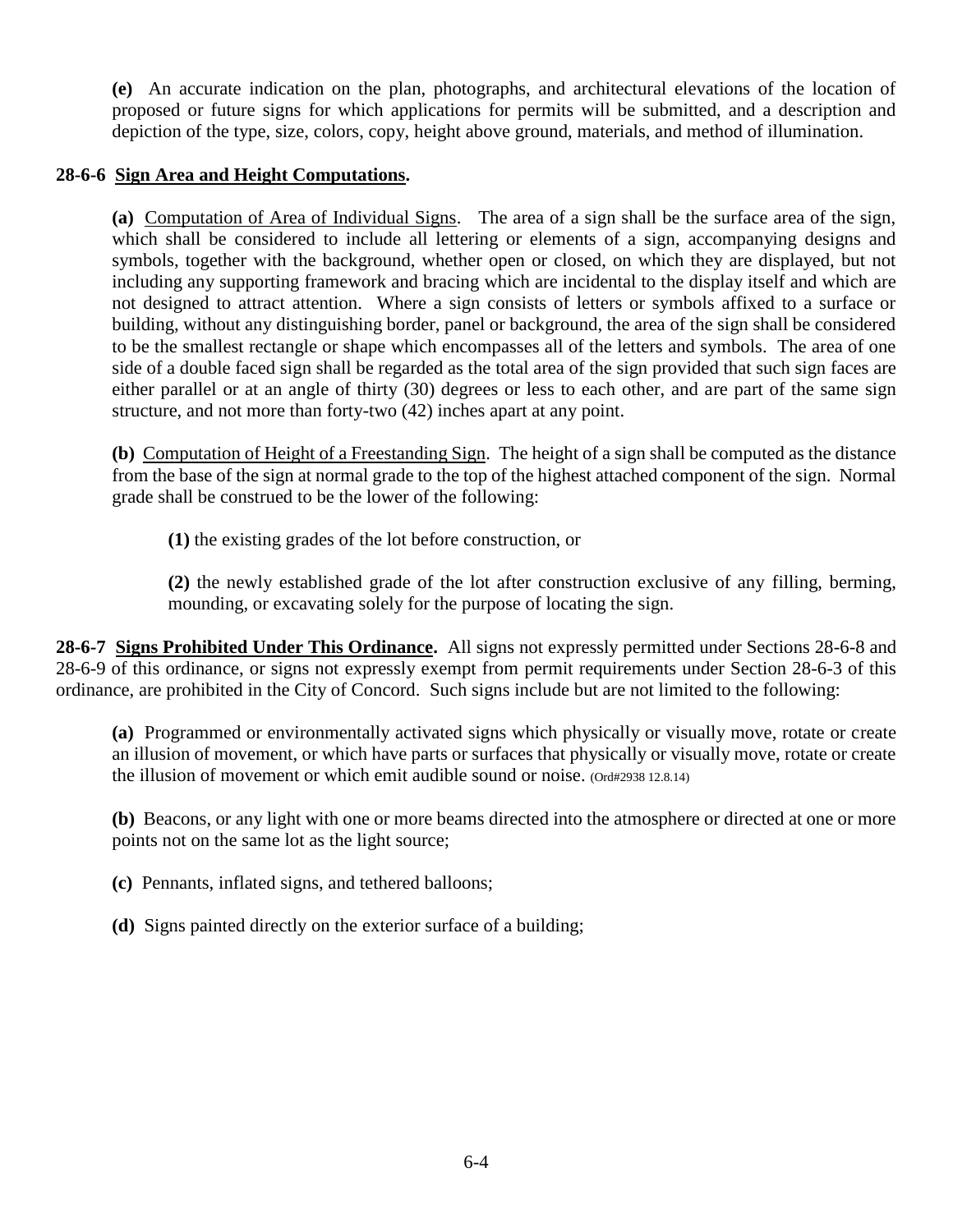**(e)** On corner lots, signs of a height between two and one-half (2 1/2) and eight (8) feet above curb grade in a triangular area bounded by the adjacent street right-of-way lines and a straight line joining points on the right-of-way lines which are thirty (30) feet from the point of intersection of the right-of-way lines, except that the distance from the intersection may be reduced to twenty (20) feet along the right-of-way lines where the intersection of the adjacent streets is controlled by a traffic signal;

**(f)** Signs, or any point on a sign, located higher than the roof ridge, the plate of a flat roof, or the highest point of the roof;

**(g)** Signs, other than signs erected by or on behalf of a governmental body, that are located in, or on a public right-of-way;

**(h)** Signs which appear animated or projected, or which are intermittently or intensely illuminated or have a traveling, tracing, scrolling, automated, or sequential light type signs which contain or are illuminated by animated or flashing light; (Ord#2938 12.8.14)

**(i)** Wall signs located such that any part thereof covers, obstructs, or is placed over any existing windows on the same wall, or placed above the sills of the first level of windows above the first story on the same wall, or placed more than twenty-five (25) feet above grade, except as may otherwise be allowed where a conditional use permit has been granted by the Planning Board pursuant to Section 28-6-9(b)(2), Permitted Building Signs, of this ordinance;

**(j)** Projecting signs that are lower than ten (10) feet or greater than twenty-five (25) feet above grade, protrude above the sills of the windows above the first story, project more than five feet (5') from the building, and contain more than twelve (12) square feet of sign area; (Ord#3011 06.11.18)

**(k)** Signs attached to a tree, utility pole, fence, or rock;

**(l)** Signs, other than traffic control signs, that use the words "stop", "yield", "caution", and "danger", or that contain red, amber, and green lights that may resemble traffic control signs or lights;

**(m)** Billboards and signs unrelated to the principal use or uses of the premises on which the sign is located, except as provided in Section 28-6-9(c)(5);

**(n)** Illuminated signs that direct the illumination onto adjacent streets or onto property other than the premises on which the sign is located;

**(o)** Signs that resemble City of Concord street identification signs; and

**(p)** Signs attached to, or painted on, vehicles or trailers which are parked and visible from a street or limited access highway, except where such vehicles or trailers are regularly and customarily used to transport persons, goods, or materials as part of the principal use of the premises.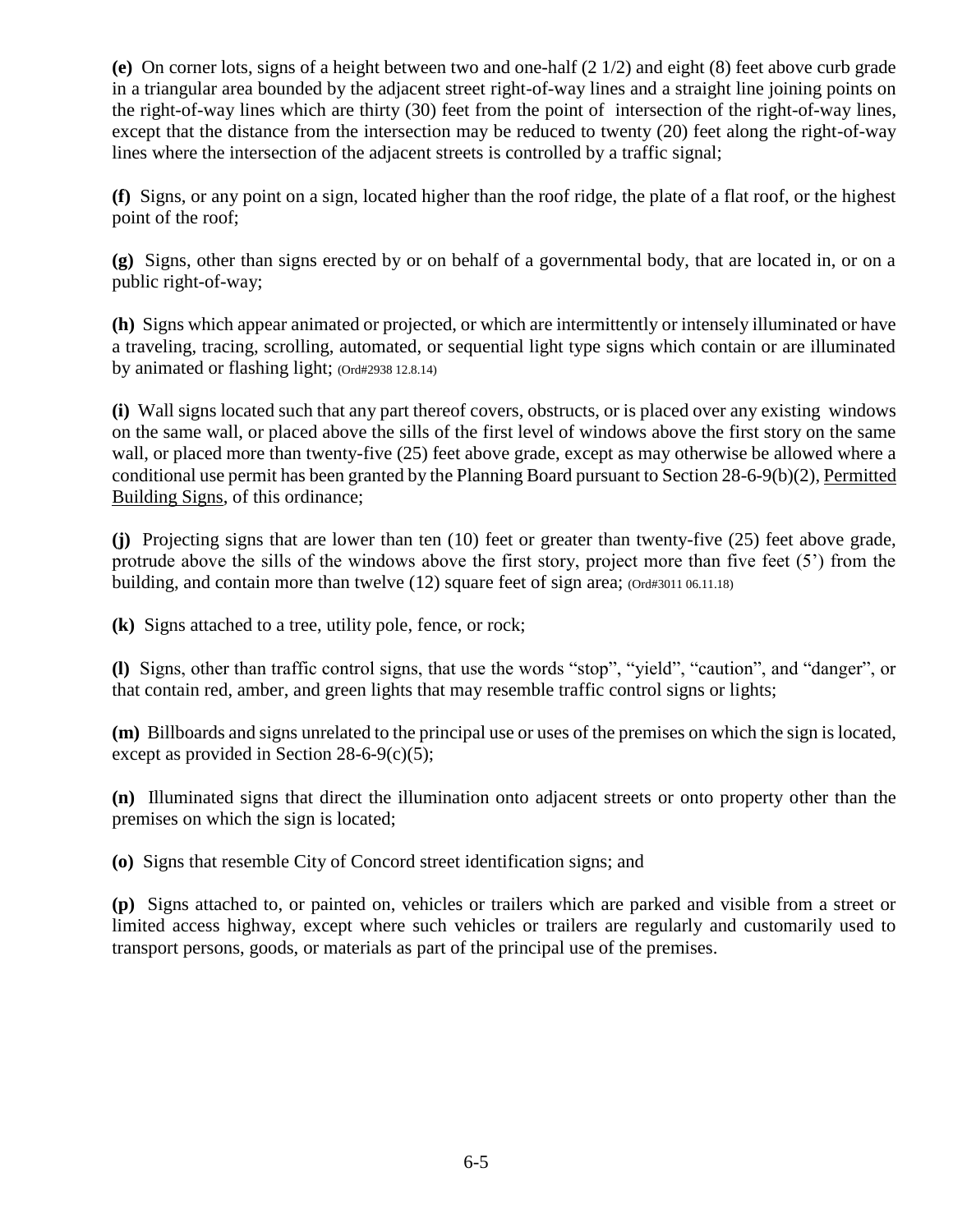**(q)** Signs which by reason of position, wording, illumination, size, shape or color that obstruct, impair, obscure, interfere with the view of, or may be confused with, any traffic control sign, signal or device; (Ord#2653 8.14.06)

**(r)** Electronic message center type signs. (Ord#2653 8.14.06)

#### **28-6-8 Signs Permitted in Residential Districts.**

**(a)** Permitted Signs. The following signs are permitted in residential districts:

**(1)** One (1) sign of up to twenty (20) square feet in area for each conforming, principal, nonresidential use. The sign may be a freestanding sign or a building sign provided that there is no more than one (1) freestanding sign per lot;

**(2)** For the purpose of identifying a residential subdivision, multi-family development, or mobile home park of eight (8) units or more, one (1) freestanding sign of up to twenty (20) square feet in area may be placed at an entrance to such residential development;

**(3)** One (1) sign of up to four (4) square feet in area for a use permitted pursuant to Section 28-5- 30(c), Major Home Occupation, of this ordinance; and

**(4)** Signs in accordance with Section 28-6-3, Signs Allowed and Exempted from Permit Requirements, of this ordinance.

**(b)** Sign Illumination. No sign in residential districts may be illuminated from within, but may be illuminated by a shielded external light source. No sign in residential districts may be illuminated between the hours of 9:00 p.m. and 7:00 a.m., except to the extent that a sign is accessory to a permitted nonresidential use, the sign may be illuminated during those hours that such a permitted nonresidential use is open or in operation. (Ord#2608 5.9.05)

**(c)** Freestanding Signs. No freestanding sign shall exceed six (6) feet in height, nor shall any freestanding sign be placed any closer to the front lot line than the lesser of ten  $(10)$  feet or one-half  $(1/2)$  of the depth of the required front yard as specified in Section 28-4-1(h), Table of Dimensional Regulations, of this ordinance. No freestanding sign shall have a horizontal dimension in excess of ten (10) feet.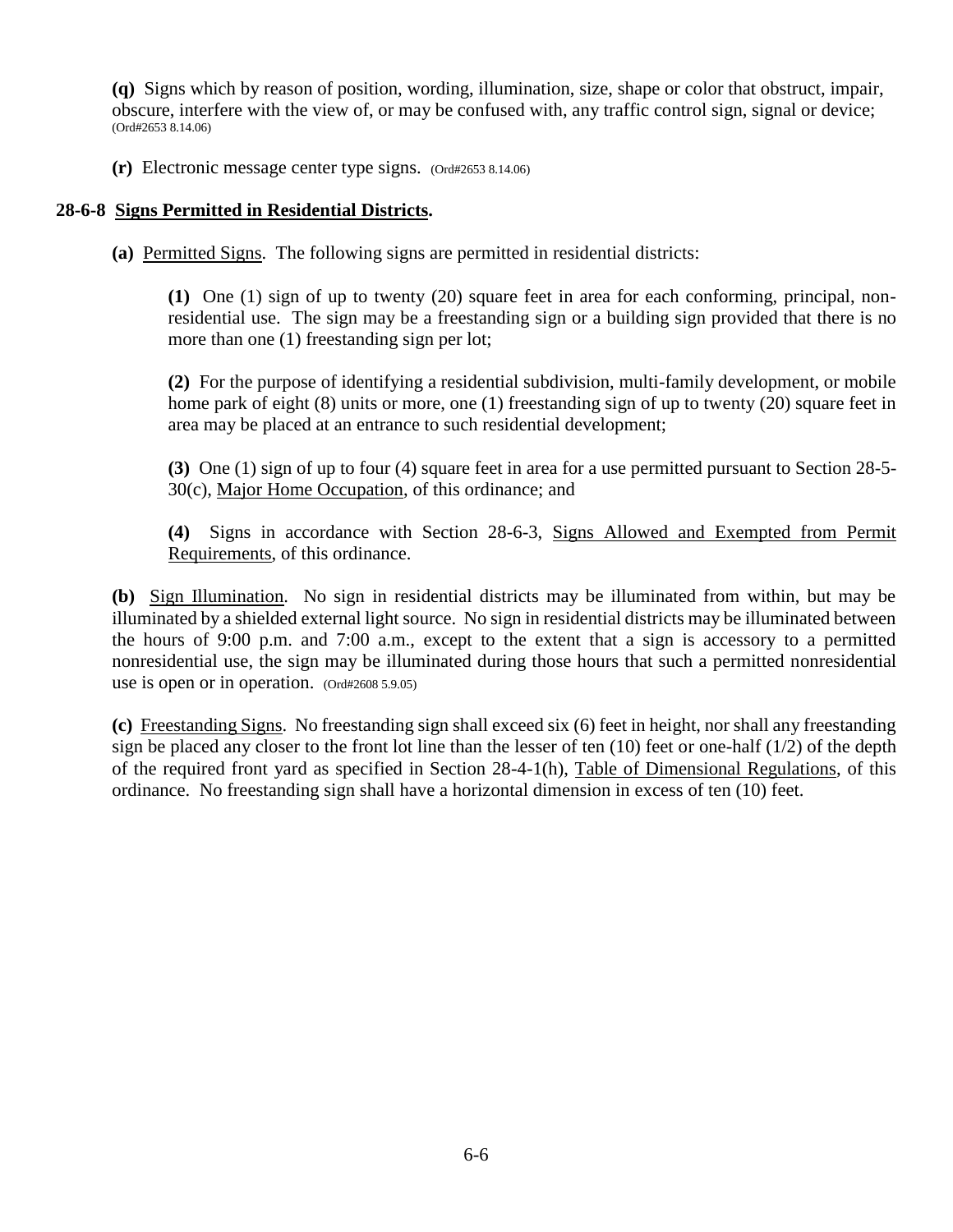## **28-6-9 Signs Permitted in Non-Residential Districts.**

|                                            |                                                                    | <b>Building Signs</b>                                          | <b>Freestanding Signs</b>                                          |                                                                |                                    |  |
|--------------------------------------------|--------------------------------------------------------------------|----------------------------------------------------------------|--------------------------------------------------------------------|----------------------------------------------------------------|------------------------------------|--|
| <b>Non-Residential</b><br><b>Districts</b> |                                                                    | <b>Maximum Sign Area per</b><br><b>Building Frontage (sf);</b> | <b>Maximum Sign Area as per</b><br>Section 28-6-9 $(c)(1)$ (sf);   | <b>Maximu</b><br>m                                             |                                    |  |
|                                            | <b>Column 1: Without</b><br><b>Architectural Design</b><br>Review* | Column 2: With<br><b>Architectural Design</b><br><b>Review</b> | <b>Column 1: Without</b><br><b>Architectural Design</b><br>Review* | Column 2: With<br><b>Architectural Design</b><br><b>Review</b> | <b>Height</b><br>(f <sup>t</sup> ) |  |
| CN                                         | 20                                                                 | 40                                                             | 20                                                                 | 40                                                             | 10                                 |  |
| CG/CH                                      | 40                                                                 | 150                                                            | 40                                                                 | 100                                                            | 20                                 |  |
| <b>CU</b>                                  | 40                                                                 | 150                                                            | 40                                                                 | 60                                                             | 15                                 |  |
| <b>CBP</b>                                 |                                                                    | 150                                                            |                                                                    | 40                                                             | 10                                 |  |
| <b>GWP</b>                                 |                                                                    | 200                                                            |                                                                    | 150                                                            | 20                                 |  |
| <b>OCP</b>                                 |                                                                    | 150                                                            |                                                                    | 100                                                            | 20                                 |  |
| <b>OFP</b>                                 |                                                                    | 100                                                            |                                                                    | 40                                                             | 10                                 |  |
| <b>CVP</b>                                 |                                                                    | 40                                                             |                                                                    | 12                                                             | 8                                  |  |
| <b>IS</b>                                  | 20                                                                 | 100                                                            | 20                                                                 | 40                                                             | 12                                 |  |
| IN                                         | 40                                                                 | 100                                                            | 20                                                                 | 40                                                             | 12                                 |  |
| <b>UT</b>                                  | 10                                                                 | 40                                                             | 6                                                                  | 12                                                             | 8                                  |  |

**(a)** Table of Maximum Sign Dimensions for Non-residential Districts.

\* Where major site plan approval is required pursuant to Section 28-9-4(d), Site Plan Review, of this ordinance, Architectural Design Review is required for all signs regardless of sign area. (Ord#2742 2-17-09)

**(b)** Permitted Building Signs. The following building signs are permitted in non-residential districts:

**(1)** For each building frontage, a maximum of three (3) building signs of any type are permitted provided that the total area of all signs does not exceed the lesser of the following:

**a.** an area equal to one (1) square foot per linear foot of building frontage, or

**b.** the maximum area specified in Section 28-6-9(a), Table of Maximum Sign Dimensions for Non-residential Districts, of this ordinance;

Where the building frontage is on the side of a building which does not contain the principal public entry to the primary floor of a principal use, the side which does contain the principal public entry may be used as building frontage in lieu of said side which does not contain the principal public entry.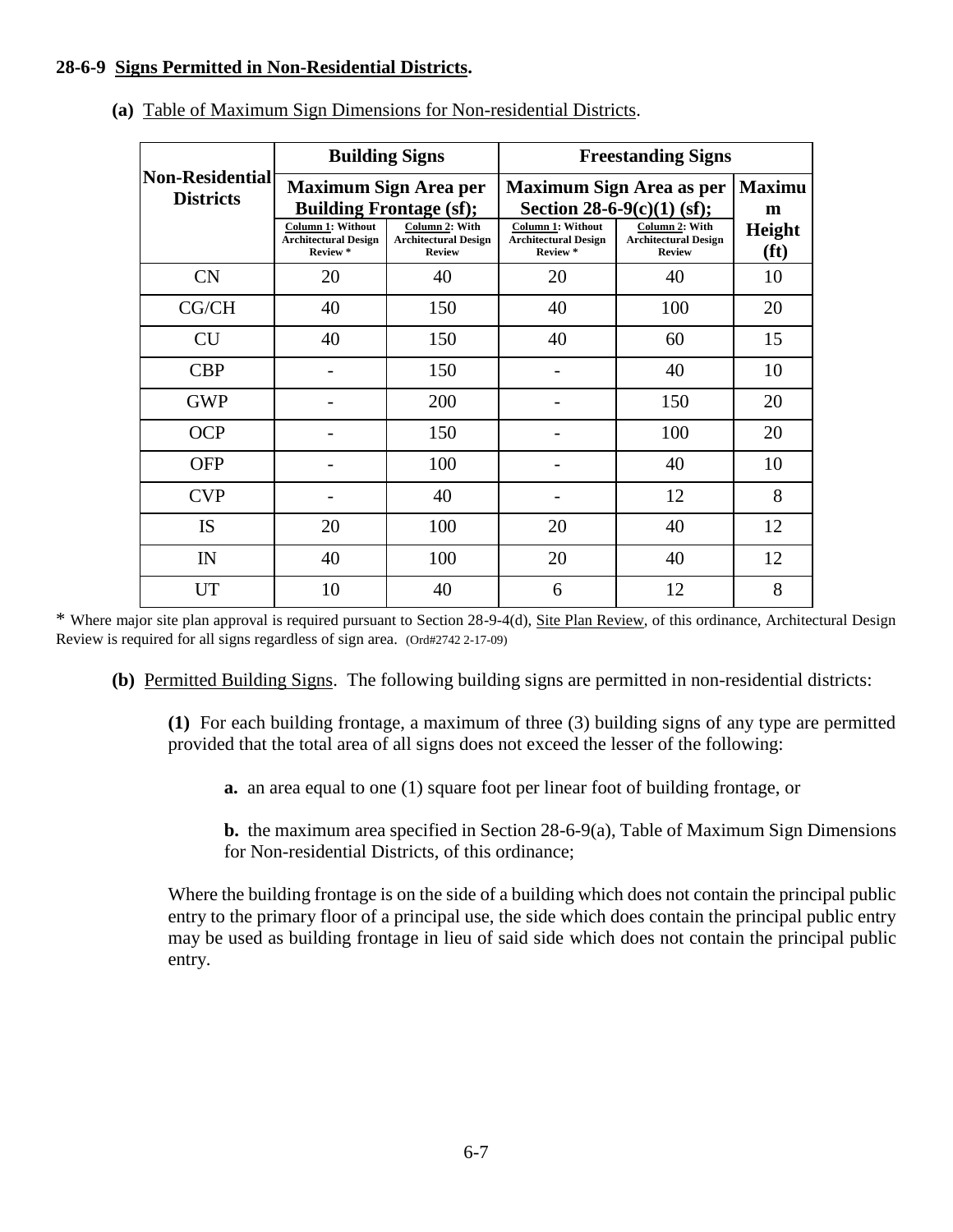**(2)** Where a building is three (3) or more stories in height, the Planning Board may grant a conditional use permit to allow one (1) wall sign for each building frontage, to be located between rows of windows or above the top row of windows or on the wall at a height in excess of twentyfive (25) feet above grade, provided that no window or exterior window trim is obstructed by the sign, and further provided that the sign identifies a principal use which is the sole occupant of the building, or the sign identifies the name or address of a building which is occupied by multiple principal uses. A wall sign so permitted by the Planning Board shall be considered to be one of the allowable building signs permitted for a building frontage pursuant to Section 28-6-9(b)(1) and is subject to the area limits specified therein.

**(3)** On a lot with multiple principal uses, where buildings are sited such that no side of the primary floor of a principal use faces a street, and therefore there is no building frontage for said principal use, the Planning Board may grant a conditional use permit to allow the building frontage for such a principal use to be measured along a side or sides of the primary floor which face a common parking lot or exterior pedestrian area and which provide a main public entrance to the principal use.

**(4)** For principal uses located on upper or lower floors with no building frontage, window signs not exceeding four (4) square feet in total area are permitted as are four (4) square feet of building signs at the ground floor entry door providing access to a single principal use. When the entry serves more than one use or tenant, one (1) directory sign of up to six (6) square feet may be placed at the entry door. (Ord#2742 2.17.09)

**(c)** Permitted Freestanding Signs. The following freestanding signs are permitted in non-residential districts:

**(1)** Except as otherwise allowed in this Section, one (1) freestanding sign is permitted per lot. Except as otherwise permitted in this Section, the maximum height limit of the freestanding sign shall be as specified in Section 28-6-9(a), Table of Maximum Sign Dimensions for Non-residential Districts, of this ordinance. Where multiple principal uses are located on the same lot, the freestanding sign may be a directory sign on which each principal use may be identified by a sign panel such that the total area of all sign panels does not exceed the maximum area specified herein. The maximum area of the freestanding sign shall not exceed the lesser of the following:

**a.** An area equal to one (1) square foot per linear foot of building frontage, where the principal use is within a building on the lot; or

**b.** An area equal to one-quarter (1/4) square foot per linear foot of lot frontage, where the principal use consists of an outdoor display or storage, or the principal use is not otherwise contained within a building on the lot; or

**c.** The maximum area specified in Section 28-6-9(a), Table of Maximum Sign Dimensions for Non-residential Districts, of this ordinance.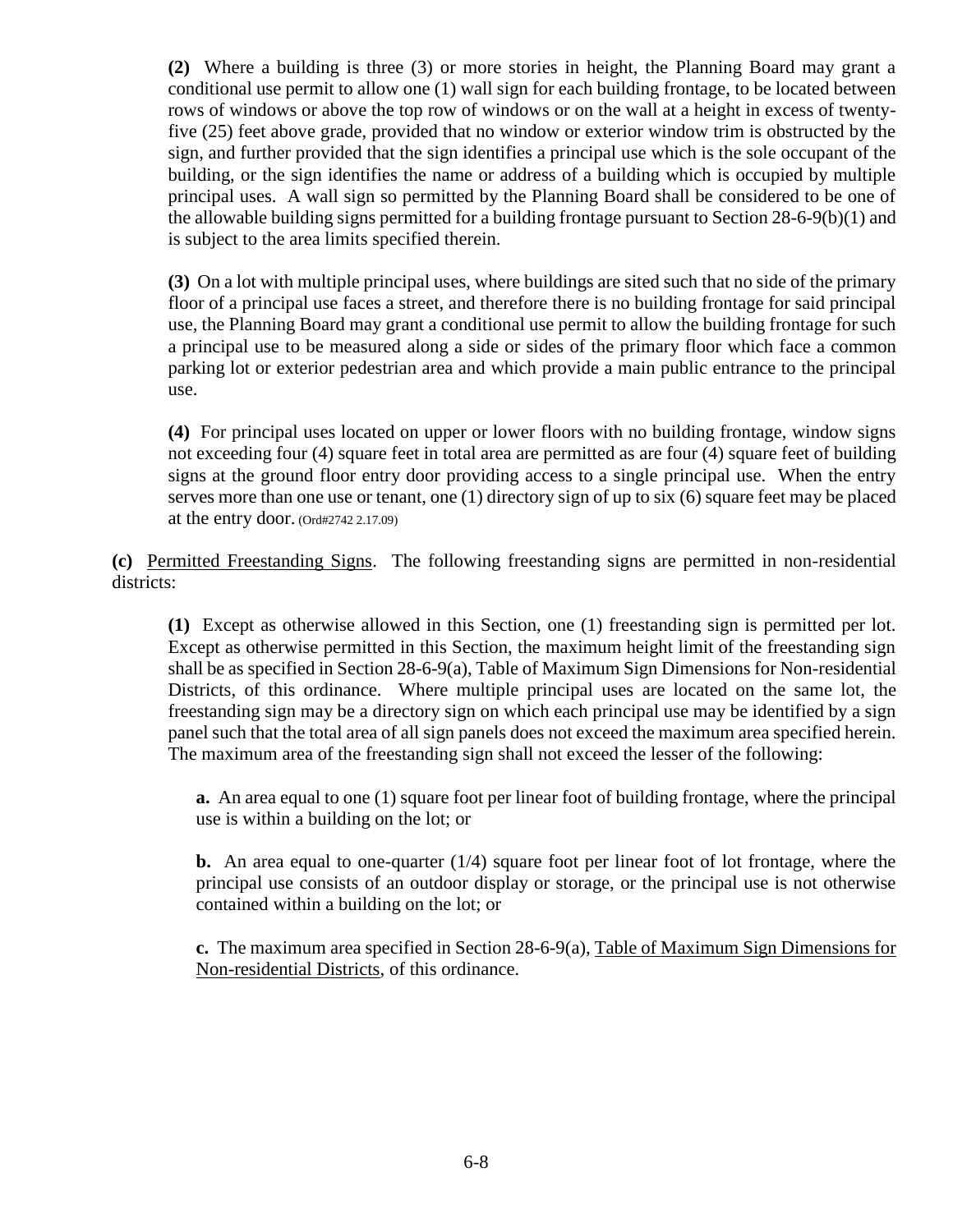**(2)** No freestanding sign or any part thereof shall be placed closer than five (5) feet to any lot line, or be placed such that the sign interferes with sight distances from any driveway providing access to the lot from the adjacent street, or be located less than fifty (50) feet from the boundary of a residential district.

**(3)** No freestanding sign shall have a horizontal dimension in excess of sixteen (16) feet.

**(4)** Where there is more than one (1) building on a lot and each building contains discrete principal uses, and the lot is not eligible for more than one (1) freestanding sign pursuant to Section 28-6- 9(c)(7), in lieu of erecting a single freestanding sign on the lot a monument sign may be allowed for each building, identifying the building or the principal uses therein, subject to the granting of a conditional use permit by the Planning Board pursuant to Section 28-9-4(b), Conditional Use Permits, of this ordinance, provided that:

- a. Each freestanding sign shall not exceed the lesser of the maximum height allowed under  $28-6-9(a)$  or twenty  $(20)$  feet in height;
- b. Each freestanding sign permitted under this section shall not exceed the lesser of forty (40) square feet or one (1) square foot per building frontage;
- c. No freestanding sign permitted under this section shall be placed closer to another freestanding sign on the same lot than a distance equal to the minimum lot frontage required in the base district; and
- d. When more than one (1) sign is allowed pursuant to this section, no sign shall be placed closer to a side or rear lot line than a distance no less than one half  $(1/2)$  the required minimum lot frontage for the base district.

**(5)** Where a lot shares a driveway with an adjacent parcel, and the shared driveway is located more than fifty (50) feet from the property line of such a lot that has no direct access to the street, then the freestanding sign that is permitted for the lot lacking direct access to the street may, subject to the granting of a conditional use permit by the Planning Board pursuant to Section 28-9-4(b), Conditional Use Permits, of this ordinance, be located off-site and on the adjacent parcel on which the driveway is located, subject to the following conditions:

**a.** The off-site freestanding sign shall be located no closer than five (5) feet to the common driveway and on the side of the driveway closest to the lot intended to be identified;

**b.** The off-site freestanding sign shall be located no closer than forty (40) feet to any freestanding sign serving the parcel on which the driveway is located;

**c.** The off-site freestanding sign shall require an easement or agreement between lot owners relative to its placement, a copy of said easement or agreement to be provided to the Planning Board;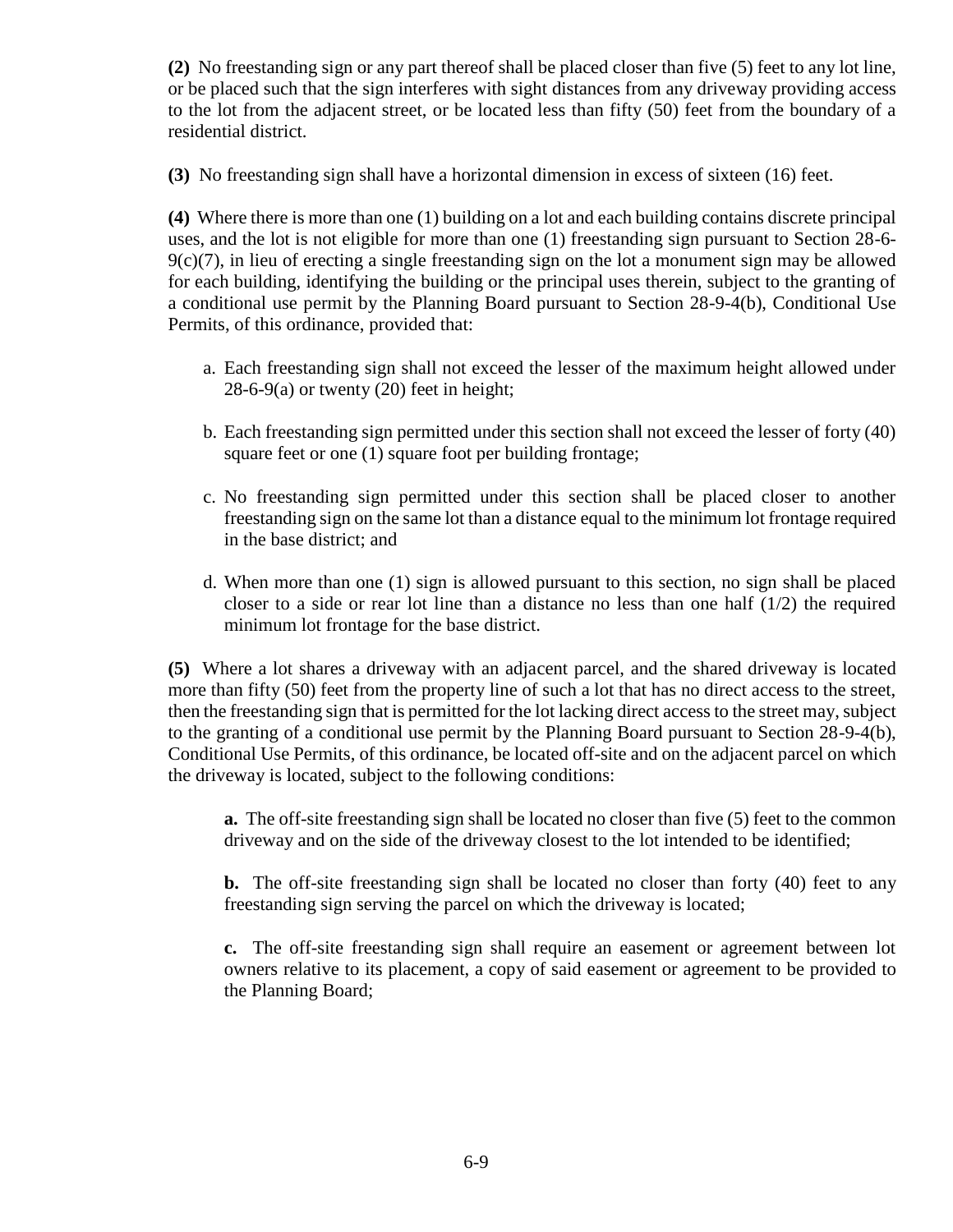**d.** No other freestanding sign shall be placed on the lot lacking direct access except where additional freestanding signs are permitted pursuant to Section 28-6-9(c)(7); and

**e.** If the driveway ceases to be shared, and a new driveway is created such that both lots have direct access to the street, then the freestanding sign for the lot that was formerly lacking direct access shall be removed from the adjacent parcel.

**(6)** Where it is proposed that three (3) or more lots share a driveway or driveways entering a street such that the number of driveways is fewer than the number of lots, then a freestanding directory sign may, subject to the granting of a conditional use permit by the Planning Board pursuant to Section 28-9-4(b), Conditional Use Permits, of this ordinance, be located adjacent to each shared driveway, subject to the following conditions:

**a.** A master access plan of the driveways proposed to be shared shall be submitted for approval as part of the application for a conditional use permit, and there shall be no more than two (2) driveway entrances serving up to four (4) lots, or three (3) driveway entrances serving five  $(5)$  or more lots;

**b.** A freestanding directory sign shall be located no closer than forty (40) feet to any other freestanding sign on any of the lots served by a shared driveway;

**c.** A freestanding directory sign shall require an easement or agreement among the lot owners relative to its placement, a copy of said easement or agreement to be provided as part of the application for a conditional use permit;

**d.** A freestanding directory sign shall be located only adjacent to driveway which is for both entry and exit purposes or for entry purposes exclusively;

**a.** On a freestanding directory sign, one (1) sign panel shall be allowed for each lot to provide direction to the principal uses on that lot. No individual sign panel shall exceed twelve (12) square feet in area. The combined area of all sign panels on a freestanding directory sign shall not exceed the maximum sign area for freestanding signs as specified in Section 28-6-9(a), Table of Maximum Sign Dimensions for Non-residential Districts, of this ordinance. Where more than one (1) freestanding directory signs is allowed, the total area of each additional freestanding directory sign shall not exceed one-half (1/2) of the maximum sign area for freestanding signs as specified in Section 28-6-9(a), Table of Maximum Sign Dimensions for Non-residential Districts, of this ordinance.

**f.** The height of any freestanding directory sign shall not exceed the maximum height for freestanding signs as specified in Section 28-6-9(a), Table of Maximum Sign Dimensions for Non-residential Districts, of this ordinance.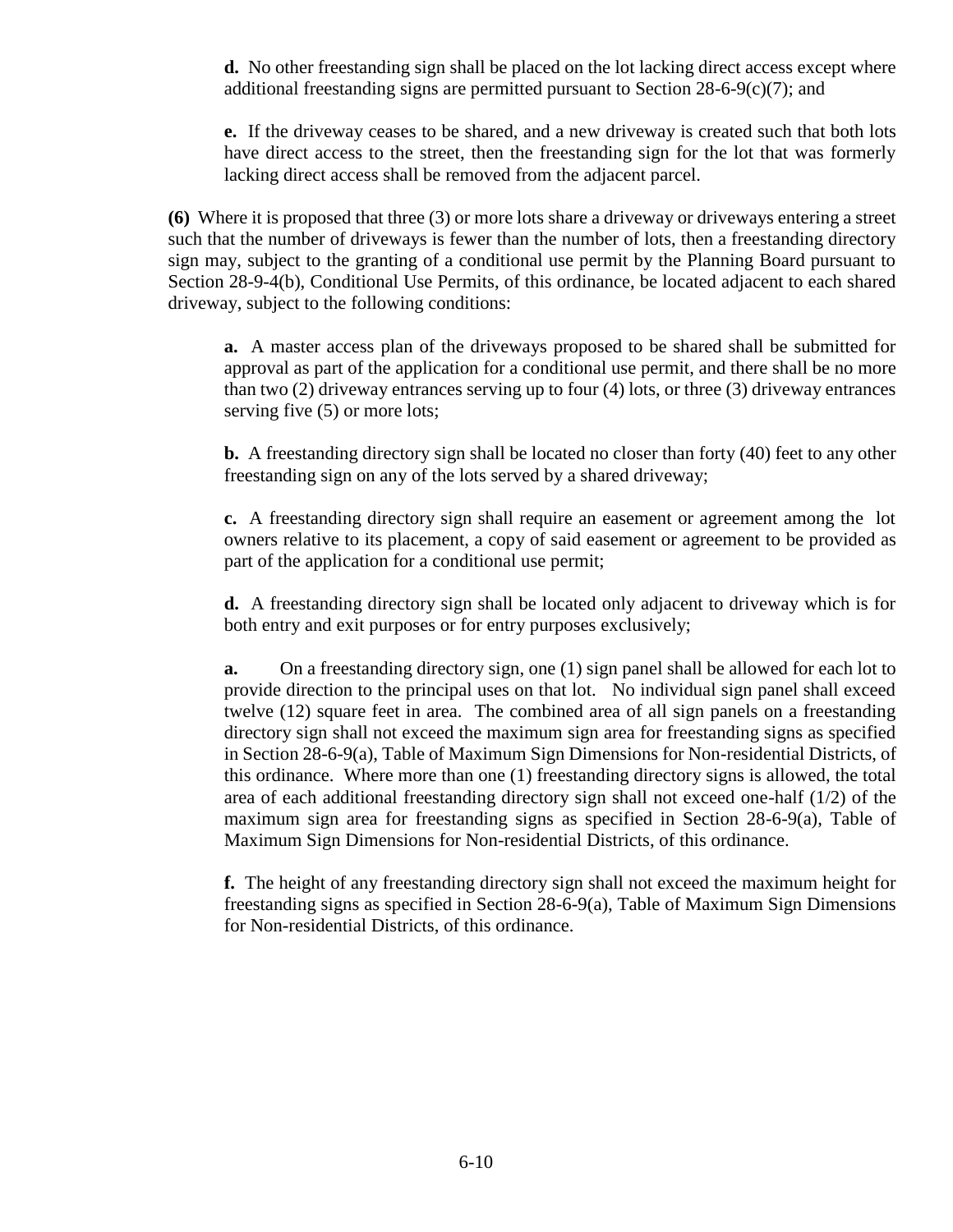**(7)** In the General Commercial (CG), Gateway Performance (GWP), and the Opportunity Corridor Performance (OCP) Districts, a freestanding sign as permitted in Section 28-6-9(c)(1), of this ordinance, may be allowed at a greater height, and additional freestanding signs may be allowed on a lot, provided that the lot on which the signs are to be located meets the lot size and frontage standards contained in the following table. Where more than one (1) freestanding sign is allowed on a lot, the freestanding signs shall be located at least two hundred fifty (250) feet apart, and a minimum of twenty-five (25) feet from side and rear lot lines and a minimum of fifty (50) feet from a residential district boundary. Ord#2742 2.17.09)

| <b>Standards for Additional Height and Number of Freestanding Signs in</b><br><b>Certain Districts</b> |                                          |                                                  |                                            |                                               |                                                  |                                        |                                                  |                                               |  |  |  |
|--------------------------------------------------------------------------------------------------------|------------------------------------------|--------------------------------------------------|--------------------------------------------|-----------------------------------------------|--------------------------------------------------|----------------------------------------|--------------------------------------------------|-----------------------------------------------|--|--|--|
|                                                                                                        | District Require Require<br>d<br>(acres) | d Lot<br><b>Lot Size Frontag</b><br>$e^*$ (feet) | <b>Freestanding Signs per Lot</b>          |                                               |                                                  |                                        |                                                  |                                               |  |  |  |
|                                                                                                        |                                          |                                                  | #1                                         |                                               | #2                                               |                                        | #3                                               |                                               |  |  |  |
|                                                                                                        |                                          |                                                  | <b>Maximum</b><br><b>Sign Area</b><br>(sf) | <b>Maximum</b><br>Height<br>(f <sub>t</sub> ) | <b>Maximum</b><br><b>Sign Area</b><br>(sf)       | Maximum<br>Height<br>(f <sub>t</sub> ) | <b>Maximum</b><br><b>Sign Area</b><br>(sf)       | <b>Maximum</b><br>Height<br>(f <sub>t</sub> ) |  |  |  |
| CG                                                                                                     | 5                                        | 500                                              | as per Section<br>$28-6-9(c)(1)$           | 25                                            | One-half<br>$(1/2)$ of the<br>area of Sign<br>#1 | 20                                     |                                                  |                                               |  |  |  |
|                                                                                                        | 10                                       | 1,000                                            |                                            |                                               |                                                  |                                        | One-half<br>$(1/2)$ of the<br>area of Sign<br>#1 | 20                                            |  |  |  |
| OCP,<br><b>GWP</b>                                                                                     | 10                                       | 1,000                                            | as per Section<br>$28-6-9(c)(1)$           | 25                                            | One-half<br>$(1/2)$ of the<br>area of Sign<br>#1 | 20                                     |                                                  |                                               |  |  |  |
|                                                                                                        | 20                                       | 2,000                                            |                                            |                                               |                                                  |                                        | One-half<br>$(1/2)$ of the<br>area of Sign<br>#1 | 20                                            |  |  |  |

\* The required lot frontage may be the total of frontages on more than one (1) street. Where three (3) freestanding signs are allowed on a lot, the lot shall have the minimum frontage, as specified in Section 28-4-1(h), Table of Dimensional Regulations, of this ordinance, on at least two (2) streets.

**(d)** Other Permitted Signs. The following signs other than freestanding and building signs are permitted in non-residential districts:

**(1)** Portable signs not exceeding thirty-two (32) square feet in area shall be allowed provided that only one portable sign shall be placed on a lot at a given time, and no lot shall have portable signs placed upon it for more than a total of forty-five (45) days per calendar year. No portable sign shall be placed without a permit. A new permit shall be required and a new application fee charged for each different sign and for each fifteen (15) day period for the same sign. Each portable sign application shall specify the date of placement and the date of removal. No portable sign shall be placed within a public right-of-way; and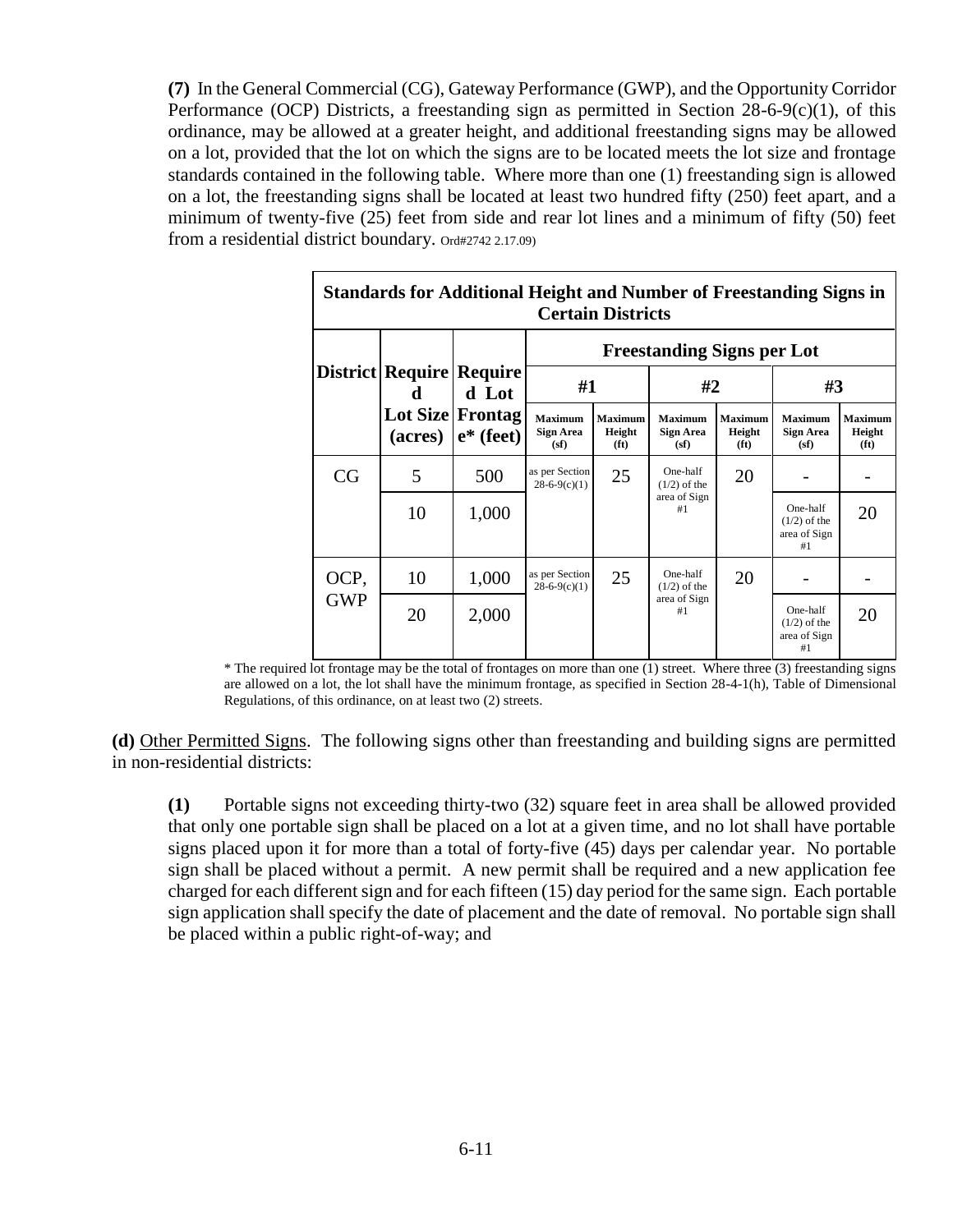**(2)** Directional Signs: On sites with multiple buildings on a single lot, such as campuses, contained office, institutional, or industrial uses, freestanding directory signs may be allowed subject to the granting of a conditional use permit by the Planning Board pursuant to Section 28- 9-4(b), Conditional Use Permits, of this ordinance. Such freestanding directory signs shall not exceed twenty-four (24) square feet in area or twelve (12) feet in height. These signs are for directional purposes only, shall bear no advertising, and shall contain only the names of buildings and tenants, and indications of special entrances or available services such as parking, together with directional wording and symbols. The Planning Board may approve a number of such signs that bears a reasonable relation to the number of internal roadway intersections where a turning or identification decision must be made, the number of buildings and entrances to said buildings on the site, and the number of discrete parking facilities on the site. The directional wording and symbols may be modified by the applicant without further approval by the Planning Board provided that the size, placement, colors and shapes remain consistent with the Planning Board's approval. Campus or site identification may be permitted on each sign.

**(3)** Signs in accordance with Section 28-6-3, Signs Allowed and Exempted from Permit Requirements, of this ordinance

**(e)** Sign Illumination. Illumination of signs is permitted as follows:

- 1. Signs in the Civic Performance (CVP), Institutional (IS), and Urban Transitional (UT) Districts may be externally illuminated by a shielded fixture, but may not be internally illuminated.
- 2. Signs in the Central Business Performance (CBP) District may be externally illuminated by a shielded fixture, or internally illuminated provided the sign background is opaque or a darker color than the message on the sign. Channel letters may be internally lit or back-lit. (Ord#3011 06.11.18)

**(f)** Requirement for Architectural Design Review. The following signs shall be subject to review by the Design Review Committee and approval by the Planning Board consistent with the requirements of Section 28-9-6, Advisory Recommendations by the Design Review Committee, Section 28-9-4, Decisions by the Planning Board, and Section 28-6-5, Master Signage Plan, of this ordinance:

**(1)** All signs in the Performance Districts;

**(2)** All signs that are part of a development that is subject to major site plan review pursuant to Section 28-9-4(d), Site Plan Review, of this ordinance;

**(3)** In non-residential districts other than Performance Districts, those building signs and freestanding signs that meet the sign area standards specified in Section 28-6-9(a), Table of Maximum Sign Dimensions for Non-residential Districts, of this ordinance; and

**(4)** Any freestanding sign that will be the second or third freestanding sign on a lot, as allowed pursuant to Section  $28-6-9(c)(7)$  of this ordinance. (Ord#2742 2.17.09)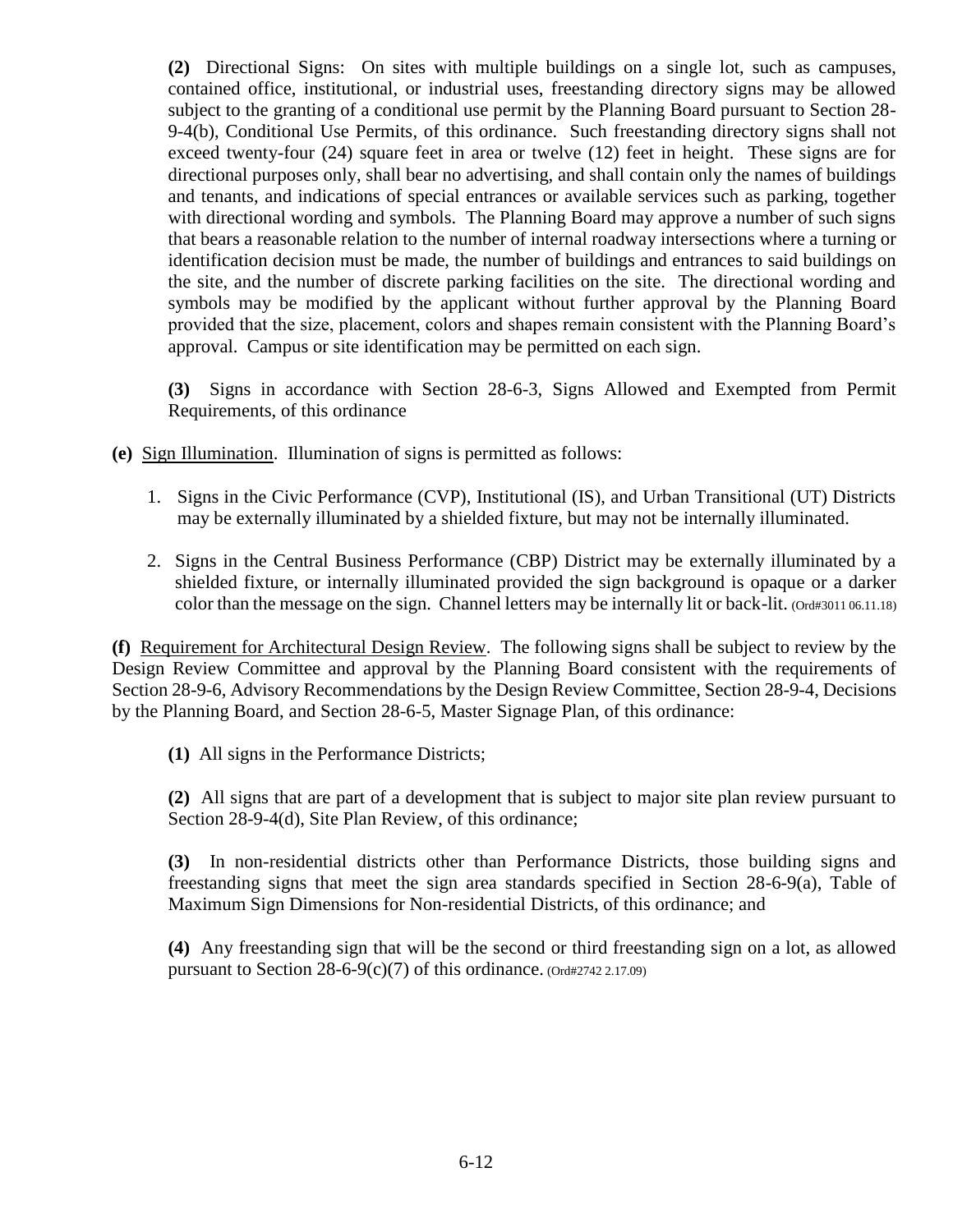**28-6-10 Status of Non-Conforming Signs.** A sign installed prior to the date of adoption of this ordinance for which a permit has been previously issued, and which is not in conformance with the provisions and requirements of this ordinance, shall be deemed to be a permitted non-conforming sign. Such non-conforming signs shall be subject to the following regulations:

**(a)** Alterations. No non-conforming sign shall be altered in any way in structure or material which makes the sign less in compliance with the requirements of this ordinance than it was before the alteration;

**(b)** Relocation. No non-conforming sign shall be relocated to a position making it less in compliance with the requirements of this ordinance;

**(c)** Removal. If the non-conforming sign is removed, it shall be replaced only with a sign that is in conformance with the provisions of this ordinance; and

**(d)** Destruction and Reconstruction. Should a non-conforming sign be destroyed by any means to an extent of more than seventy-five (75) percent of its replacement cost at the time of its destruction, it shall not be reconstructed except in conformity with the provisions of this ordinance.

# **28-6-11 Insurance Requirements for Non-Governmental Signs Over a Public Right-of-Way.**

**(a)** Any applicant for a permit to locate a projecting sign over a public right-of-way, in accordance with this ordinance, shall file with the Code Administrator a certificate of insurance indemnifying the City of Concord against any form of liability in a minimum amount as specified by the Finance Director. No permit shall be issued prior to the receipt of said certificate and the permit shall be valid only so long as the certificate remains in effect. The policy shall provide for advance notification to the Code Administrator in the event of cancellation. If the policy should lapse or be canceled, the applicant shall remove the sign immediately.

**(b)** Signs projecting over a public right-of-way shall be safely and securely affixed to and supported by a building such that no part of the sign is lower than nine (9) feet above the sidewalk or if there is no sidewalk, the surface of the right-of-way.

**28-6-12 Removal of Certain Signs From a Public Right-of-way or Public Property.** The Code Administrator shall cause to be removed any sign placed on or over any public right-of-way or public property that is without a valid permit or is not in compliance with the terms of a valid permit, or where such a sign is exempt from permit requirements, the sign is not in compliance with the standards and provisions of this ordinance.

**a)** Political Advertising. Any political advertising that is placed on or over any public right-of-way or public property in violation of this ordinance or State statutes shall be removed in accordance with RSA 664:17, Placement and Removal of Political Advertising;

**b)** Signs Related to an Adjacent Principal Use. Where a sign that is placed on or over any public right-ofway or public property in violation of this ordinance is related to a principal use of adjacent private property, the Code Administrator shall notify the owner of the principal use or the property that a violation exists and shall specify a time limit for removal